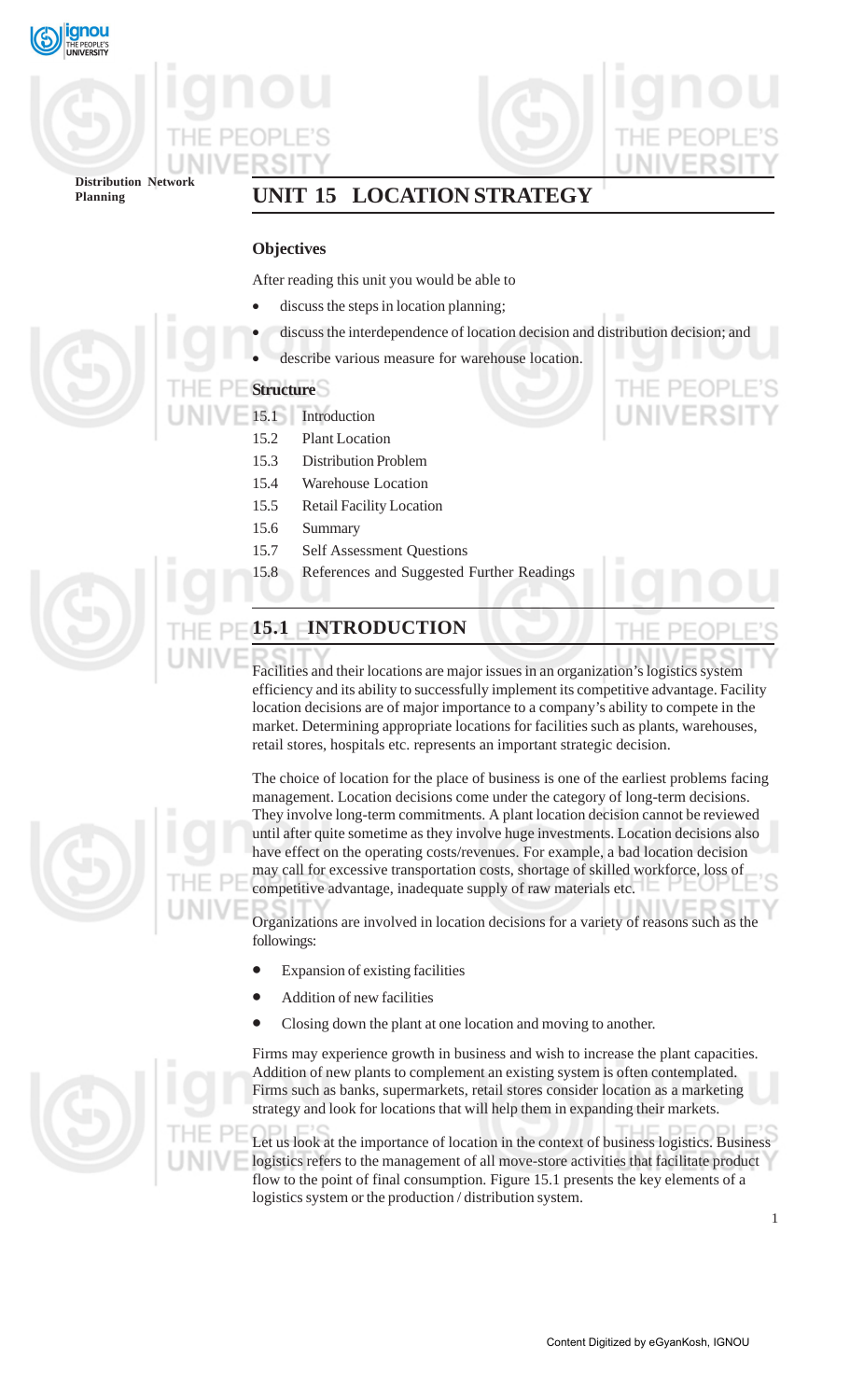

The key elements of the production/distribution system are: transportation, inventory and order processing. Raw materials are ordered from the suppliers. These are transported to the manufacturing plant for production into finished goods. Finished goods are shifted to warehouse (also called distribution centers) and finally to retail stores from where they are made available to customers. In order to have an effective production and distribution system, business logistics coordinates the production and marketing efforts. One of the important goals of marketing management is to make the product available to customers at the right place and the right time. Thus the decision of where a product is produced and stored is very important. Production management, on the other hand, is concerned with maintaining high productivity at low cost. A product mix that seeks only to satisfy marketing goals may lead to inefficiencies in production. Similarly, decisions that consider only production efficiencies may lead to high distribution costs and low customer service.

The main objective of location decisions is to position each element of the production /distribution system with respect to the overall system. A manufacturing plant must be strategically positioned between its supplies and customers. The location problem is more complex for large firms; they must position both plants and warehouse simultaneously with respect to suppliers, retail outlets and each other. Rarely, all these facilities are located simultaneously.

The typical case involves locating a new plant with respect to suppliers and a given number of warehouses or locating a set of warehouses with respect to manufacturing plants and markets.

We shall discuss here the problems of plant location, warehouse location, in the distribution system and the special cases of locating retail stores and emergency services.

## **JNIVERSI**

**gnou**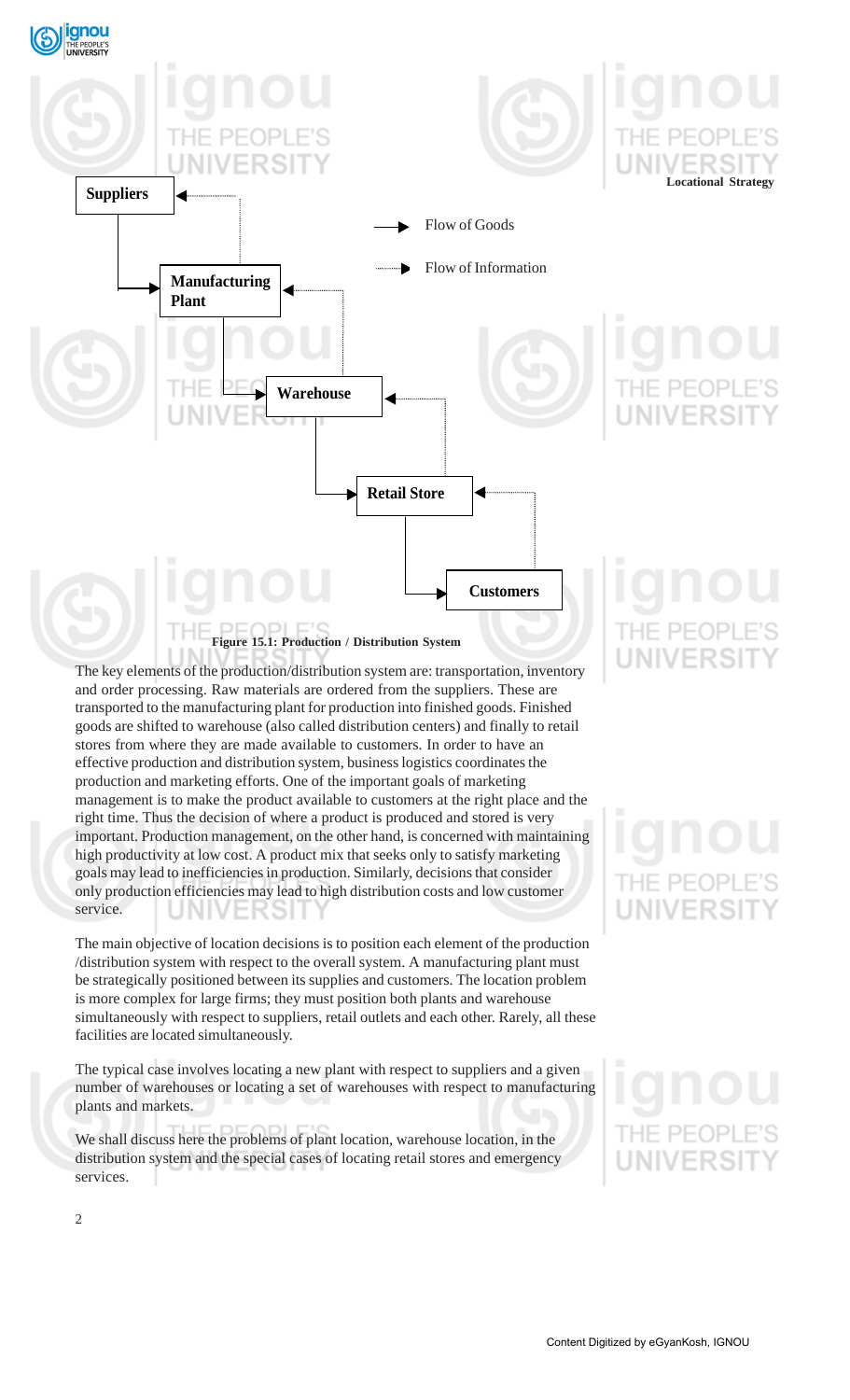





**Planning**

## **15.2 PLANT LOCATION**

Choice of location for a plant is one of the earliest problems facing management. But location, perhaps, is one of the most neglected aspects of business, although the manufacturing and distribution costs may vary by over 10 percent simply by virtue of choice of location. The golden rule of business applies to location decisions as well. The Golden Rule of Business states that *the ones with gold make the rules*.

There are two types of factors (or criteria) on which location decisions are based: quantitative (or objective) factors and qualitative (or subjective) factors. The objective factors involve cost of land, transportation costs, utilities rates etc. The subjective factors include labour availability, climate, community environment, quality of life, local politics etc. <u> ilverði í </u>

The presence of objective and subjective factors results in greater degree of complexity in the structure of the plant location problem as well as its solution. A decision made on these factors is difficult as they are consistent over all locations. For example, a plant may be located far from work but have lower utility bills related to the area closer to work. Some factors may be more dominant than others. For example, on mineral production plants, raw materials dominate the situations due to which processing is located near mines. On the other hand, output oriented activities, such as service organizations tend to be located near consumers. Table 15.1 presents a list of some of the important location factors.

**Table 15.1: Location Factors Determining Plant Location**

| <b>Transportation   Utilities</b><br><b>Factors</b>                                                                                 | <b>Factors</b>                                                              | Labor<br><b>Factors</b>                                                                                | Climate, Community, States and Local<br><b>Environment etc.</b>                                  | <b>Political Factors</b>                       |
|-------------------------------------------------------------------------------------------------------------------------------------|-----------------------------------------------------------------------------|--------------------------------------------------------------------------------------------------------|--------------------------------------------------------------------------------------------------|------------------------------------------------|
| • Proximity to<br>raw material<br>sources<br>• Closeness to<br>markets<br>• Modes of<br>transportation<br>• Transportation<br>costs | $\bullet$ Power<br>$\bullet$ Water<br>$\bullet$ Fuel<br>• Waste<br>disposal | • Labor supply<br>• Labor management<br>relations<br>Availability of<br>skilled labor<br>• Labor costs | • Climate and living<br>conditions<br>• Education<br>• Community attitude<br>• Religious factors | • Taxation policies<br>$\bullet$ Tax structure |

## **15.2.1 Steps in Location Planning**

Location planning involves the following steps:

- 1) Determine the criteria to evaluate location alternatives (for example: minimize costs)
- 2) Identify relevant location factors
- 3) Develop location alternatives
	- a) Identify the general region
	- b) Identify a small number of community site alternatives

4) Evaluate the alternatives and make a selection.

## **15.2.2 Evaluation of Location Alternatives**

As stated earlier, the plant location problem involves both qualitative and quantitative factors. Finding the best location alternative considering all the above factors is not an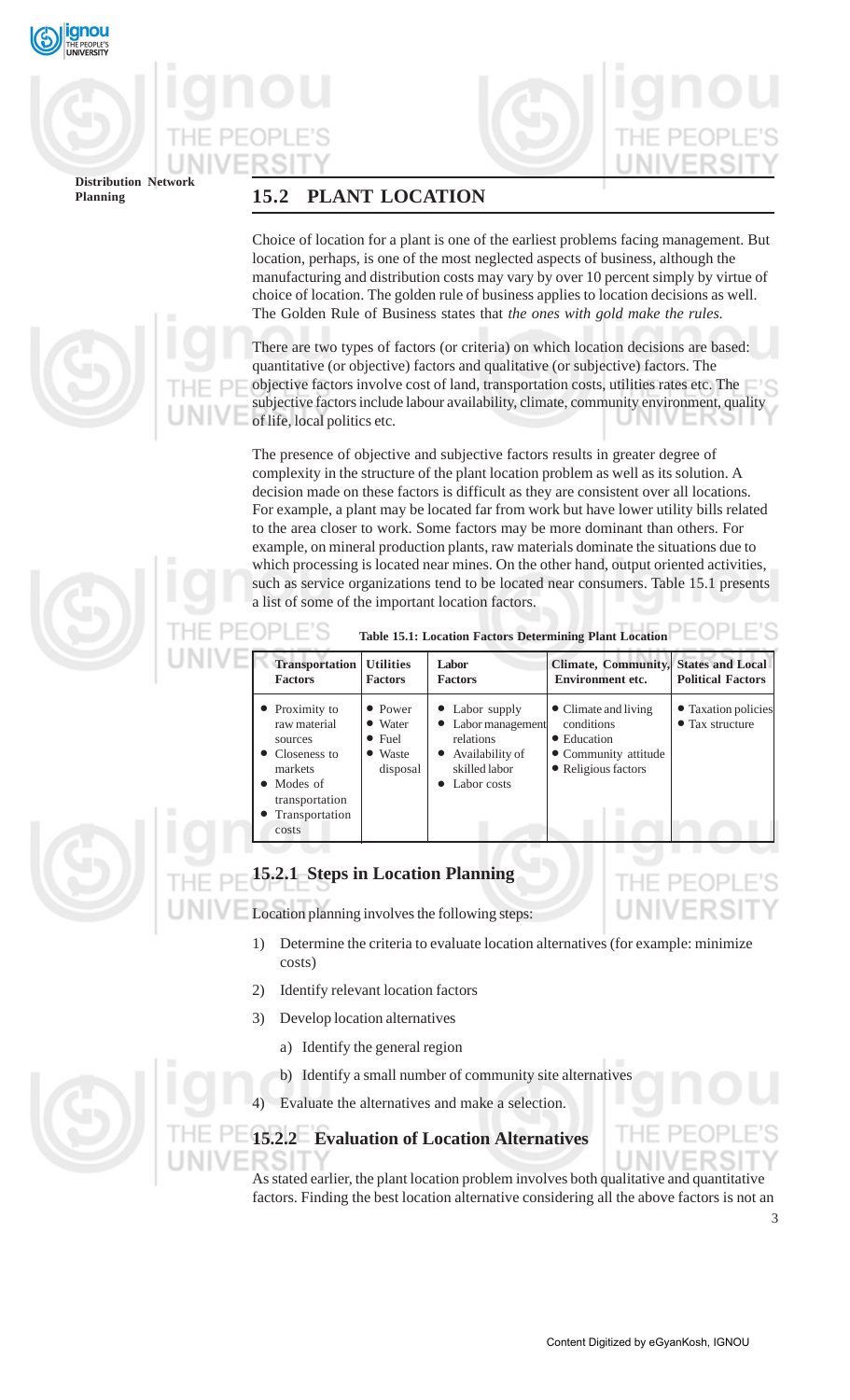

## easy one. Attempts have been made to combine the qualitative and quantitative



factors and score the alternatives. One of the scoring (or rating) models is outlined below (Table 15.2). The procedure starts by listing the various factors and assigning weight to each factor

to represent the relative importance of various factors. The score for each alternative is found by multiplying each factor's score by its weight and summing the results. Table 15.2 gives the details of this rating approach for two locations A and B.

**Table 15.2: Rating Approach**

| <b>Location factor</b>            | Weight                           |       | Score (out of 100) | <b>Weighted Score</b> |                       |  |  |
|-----------------------------------|----------------------------------|-------|--------------------|-----------------------|-----------------------|--|--|
|                                   |                                  | $A^+$ | B                  | $\mathbf{A}$          | B                     |  |  |
| 1. Labor Costs                    | 0.40                             | 70    | 90                 | $70 \times 0.40 = 28$ | $90 \times 0.40 = 36$ |  |  |
| 2. Water supply                   | 0.10                             | 80    | 90                 | 8                     | 9                     |  |  |
| Climate<br>3.                     | 0.15                             | 80    | 90                 | 12                    | 13.5                  |  |  |
| 4. Proximity to Raw<br>Materials  | 0.20                             | 40    | 70                 | 8                     | 14                    |  |  |
| <b>Transportation Costs</b><br>5. | 0.10                             | 80    | 90                 | 8                     | 9                     |  |  |
| <b>Taxes</b><br>6.                | 0.05                             | 80    | 80                 | $\overline{4}$        | $\overline{4}$        |  |  |
|                                   | 68<br><b>Total Score</b><br>85.5 |       |                    |                       |                       |  |  |

From Table 15.2, we see that location B that has a higher score is preferred. However one has to be careful in the use of the rating approach because of the assessment of scores, which might have involved some amount of subjectivity. For example, if the total score for location B were 70, which is very close to that of A, one need to go for further analysis before arriving at the final decision.

## **15.3 DISTRIBUTION PROBLEM**

The distribution problem is concerned with the allocation of goods flow to minimize overall distribution cost. Most distribution systems are three-tired structures in which goods start from the plant; flow to warehouse and ultimately to outlets. Warehousing plays a crucial role in the total distribution system. Consider for example, a large chain, which manufactures many products, maintains regional distribution centers and owns a large number of retail store (Figure 15.1). The firm has control over the location of all intermediate members of the logistics system.

In the absence of any warehouse, shipments of finished goods would have to be made directly from the plant to the retail stores. If the plant is located far from the raw material sources, inbound transportation costs would be high and delivery times would be high, thereby increasing the chances of material shortage for production. If the plant is located far from the group of retail stores, then also transportation costs (i.e. outbound transportation costs) would be high and it takes longer to deliver orders to retail stores. This may result in out-of-stock situations thereby reducing the level of customer service. Warehouses placed close to the market can provide quick and efficient delivery to retail stores, while still permitting the plants to be placed near raw material sources. Warehouses and distribution centers play as important intermediaries between plants and retail stores. They allow a company to store finished goods for efficient distribution to points of use. The role of warehouses is illustrated in Figure 15.2.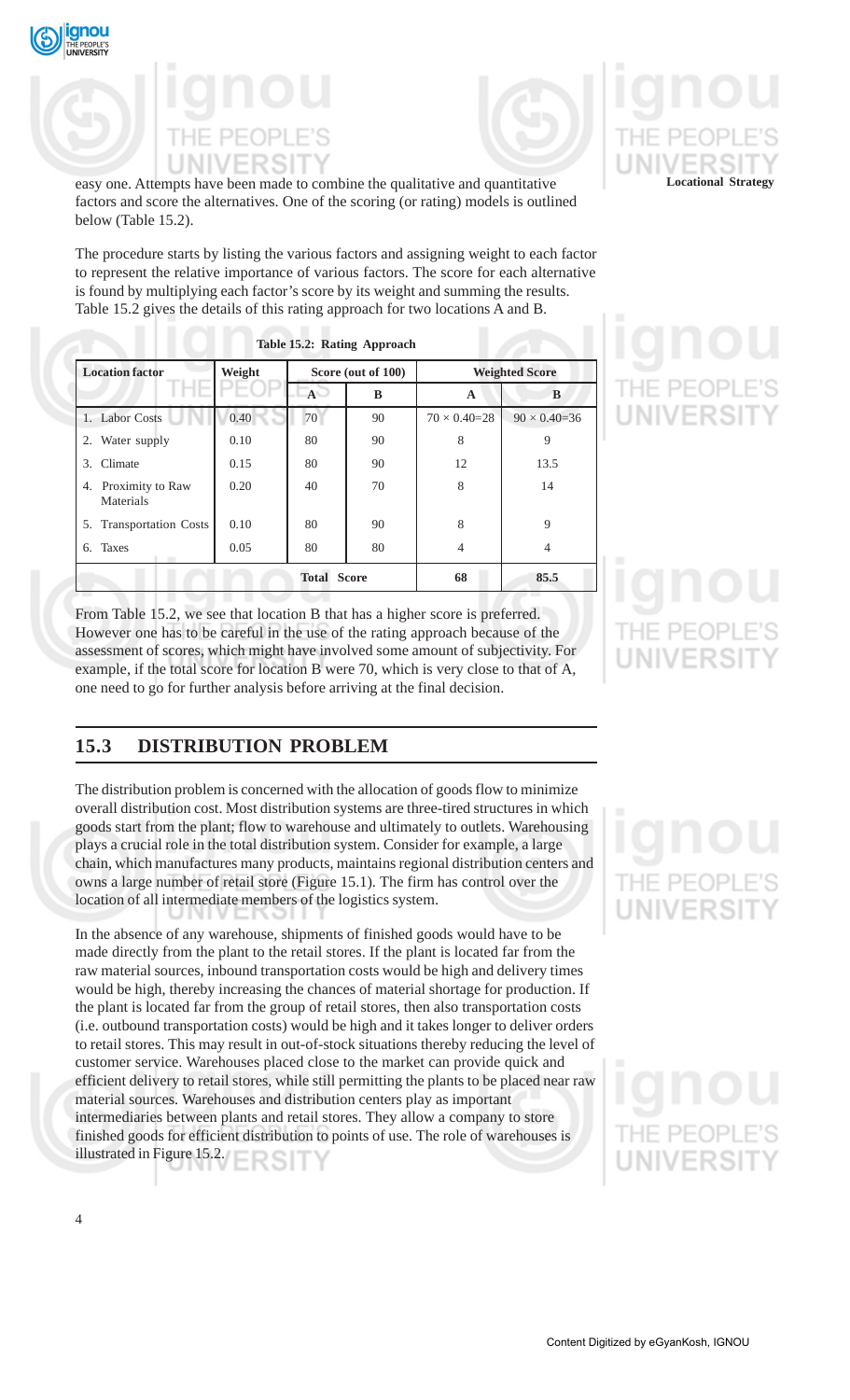

**Figure 15.2: Role of Warehouse**

It can be seen from Figure 2 that the provision of intermediaries like warehouse reduces considerably the number of interactions from 10 (i.e.  $2 \times 5$ ) to 7 (i.e.  $2 + 5$ ). There are other benefits associated with the provision of warehouses since they support both manufacturing as well as retail stores. For example, warehouse facilitates consolidation of orders.

A number of decisions should be made with regard to warehousing. Among the most important warehousing decisions are the determination of number and location of warehouses. The other decisions include the following:

- Which products should be stored in each warehouse?
- Should public or private warehouses be used?
- What type of material-handling equipment should be used?
- Which customers should be assigned to each warehouse?

We shall discuss the warehouse location problem in the following section.

### **Activity 1**

### Write True or False against the following statements.

| 1.  | The facility location decision belongs to the tactical decision area.                                                                         |
|-----|-----------------------------------------------------------------------------------------------------------------------------------------------|
| 2.  | In all location problems, there is a unique location that is superior to all others.                                                          |
| 3.  | Business logistics and facility location are unrelated issues.                                                                                |
| 4.  | Logistics management refers to the management of transportation function.                                                                     |
| 5.  | In the location of a gasoline station, labor availability is one of the most important<br>factors.                                            |
| 6.  | The location of aluminum reduction industry is energy-oriented.                                                                               |
| 7.  | For facility location, manufacturing costs are more important than transportation cost.<br>since the latter are going to be incurred anyway.  |
| 8.  | For facility location, quality of life in a given location is an irrelevant factor.                                                           |
| 9.  | Scoring models are used exclusively in location decisions.                                                                                    |
| 10. | There is no difference between location decisions for manufacturing and service<br>organizations.                                             |
| 11. | The major criterion for location of a retail outlet is the volume of demand.                                                                  |
| 12. | One of the principal disadvantages of computerized logistics modeling is the ability to<br>easily modify data and perform "what if" analysis. |
| 13. | The presence of organized labor unions is irrelevant to the location decision.                                                                |

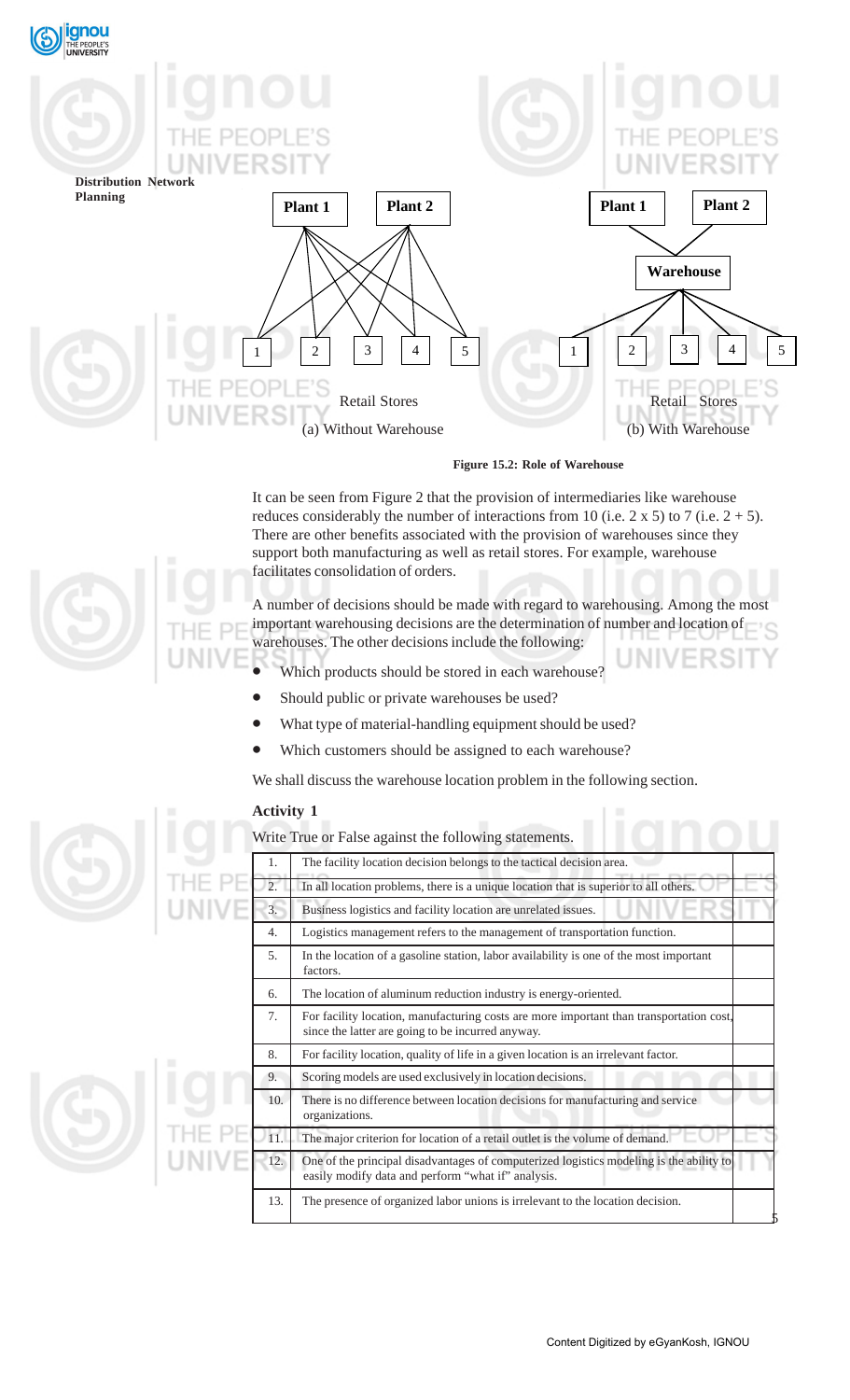

## **15.4 WAREHOUSE LOCATION**

In this section we present method(s) for determining the location(s) for warehouse(s). It is assumed that there are a number of existing facilities in place and we wish to find the optimum location of a new facility (or new facilities). The existing facilities could be plants, retail stores. The new facilities could be warehouse. The approaches take into account the locations of plants and markets, volume of goods moved and transportation costs. All these models focus on minimizing transportation costs.

## **15.4.1 Measures of Distance**

Two measures of distance for movement of items are commonly used: Rectilinear distance and Euclidean (straight line) distance.

The rectilinear distance (also known as metropolitan distance) recognizes that streets usually run in a crisscross pattern.

Let the existing facility be located at the point  $(a, b)$  and let  $(x, y)$  be the location of the new facility. The rectilinear distance between (a, b) and (x, y) is  $|x - a| + |y - b|$ , whereas

The Euclidean distance is  $\sqrt{(x-a)^2 + (y-b)^2}$ 

Figure 15.3 illustrates the two distance measures.



**JNIVERSIT** 

**Locational Strategy**

Rectilinear distance is appropriate for many location problems such as in metropolitan areas. In many manufacturing situations, material is transported along aisles arranged in rectilinear pattern. Fortunately, rectilinear distance problem is easier to solve than Euclidean distance problem.

The problem of locating a simple new facility with respect to a number of existing problems is known as the single facility location problem whereas the problem of locating multiple new facilities is known as the multi-facility location problem.

## **15.4.2 Single Facility Location Problem**

In this section you would learn about Single Facility Rectilinear Distance Location Problem, Squared Euclidean Distance Problem (known as the Gravity Problem) and the Straight-Line Distance Problem.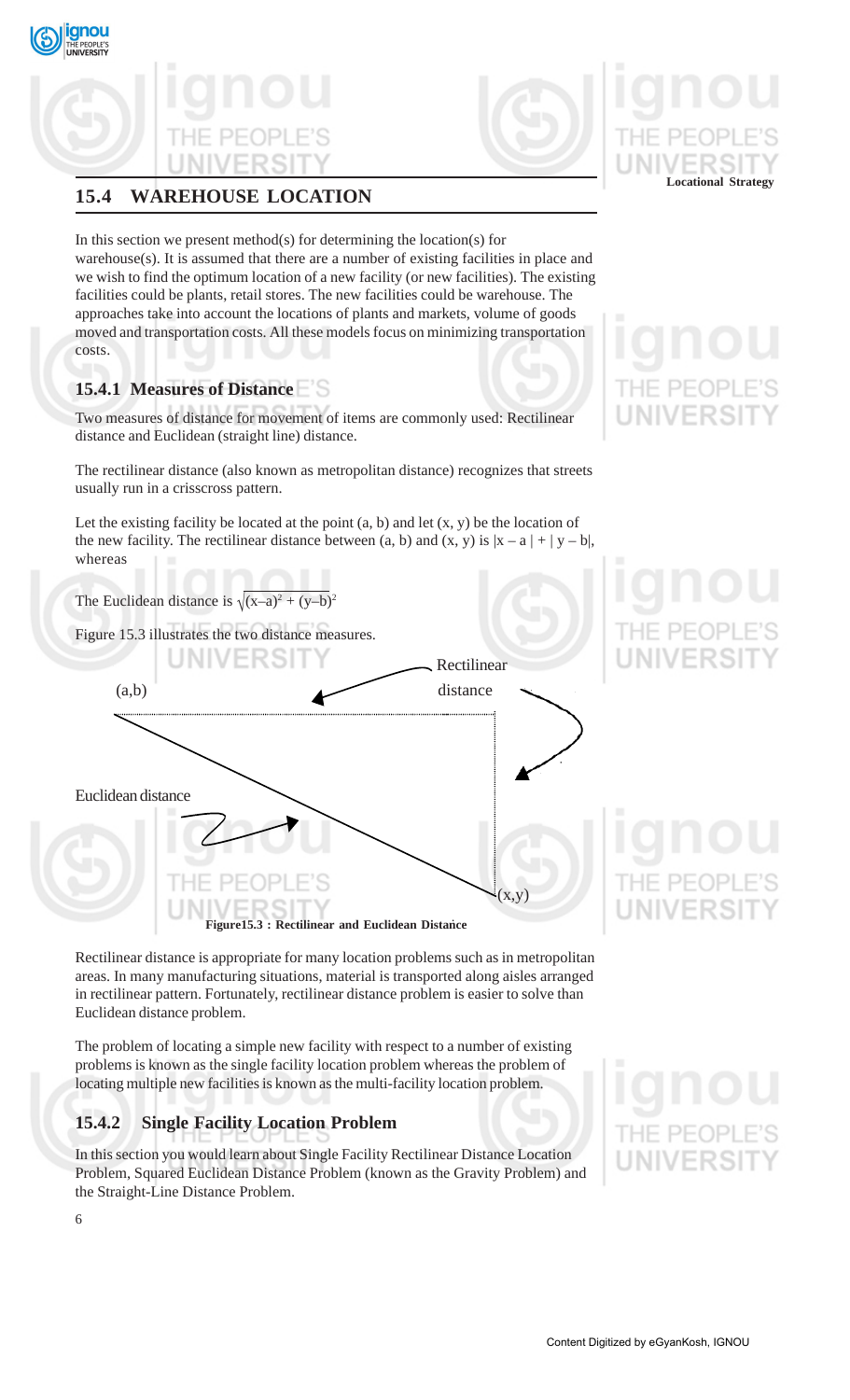



### **Single Facility Rectilinear Distance Location Problem**

Let there be "n" existing facilities located at points  $(a_1, b_1), (a_2, b_2), \ldots, (a_n, b_n)$ . The objective is to locate the new facility to minimize a weighted sum of the rectilinear distance from the new facility to existing facilities. The goal is to find the values of x and y such that

minimize 
$$
f(x,y) = \sum_{i=1}^{n} w_i (\vert x - a_i \vert + \vert y - b_i \vert)
$$
, where

 $w<sub>i</sub>$  is the flow of material / goods between the new facility and  $i<sub>th</sub>$  existing facility. The optimum values of x and y can be determined separately.

$$
f(x,y) = g_1(x) + g_2(y)
$$
, where

$$
g_{_{1}}\left(x\right)=\sum_{i=1}^{n}\left|w_{_{i}}\right|\left|x-a_{_{i}}\right|\qquad\text{and}\quad g_{_{2}}\left(y\right)=\sum_{i=1}^{n}\left|w_{_{i}}\right|\left|y-b_{_{i}}\right|
$$

As we shall see, the x coordinate of the new facility will be same as x coordinate of some existing facility. Similarly y coordinate of new facility coincides with y coordinate of same existing facility. An example of the single facility location problem could be location of a new storage warehouse for a company with an existing network of production and distribution centers.

Let us consider a case in which there are two existing facilities located at (5,10) and  $(20,30)$  as shown in Figure 15.4. Assume that  $w<sub>i</sub>$  values are all equal to one.





X **Figure 15.4: Single Facility Rectilinear Location Problem - Two Existing Facilities**

The values of  $g_1(x)$  is equal to 15 for values of x between 5 and 20.

Similarly  $g_2(y)$  is 20 for values of y between 10 and 30.

For example, if  $x = 10$  and  $y = 10$ 

y

Then  $g_1(x) = | 5 - 10 | + | 20 - 10 | = 15$ 

$$
g_2(y) = |10 - 10| + |30 - 10| = 20
$$

It can be seen that the optimum location for the new facility will be anywhere in the area bounded by the lines  $x = 5$ ,  $x = 20$ ,  $y = 10$  and  $y = 30$ .

Any value of x outside the closed interval [5, 20] and any value of y outside the closed interval [10, 30] gives larger values of  $g_1(x)$  and  $g_2(y)$ . Thus the optimum solution is  $(x, y)$  where  $5 \le x \le 20$  and  $10 \le y \le 30$ .

7 The above analysis leads to the Simple Median model, which can be explained, with the help of the following examples.



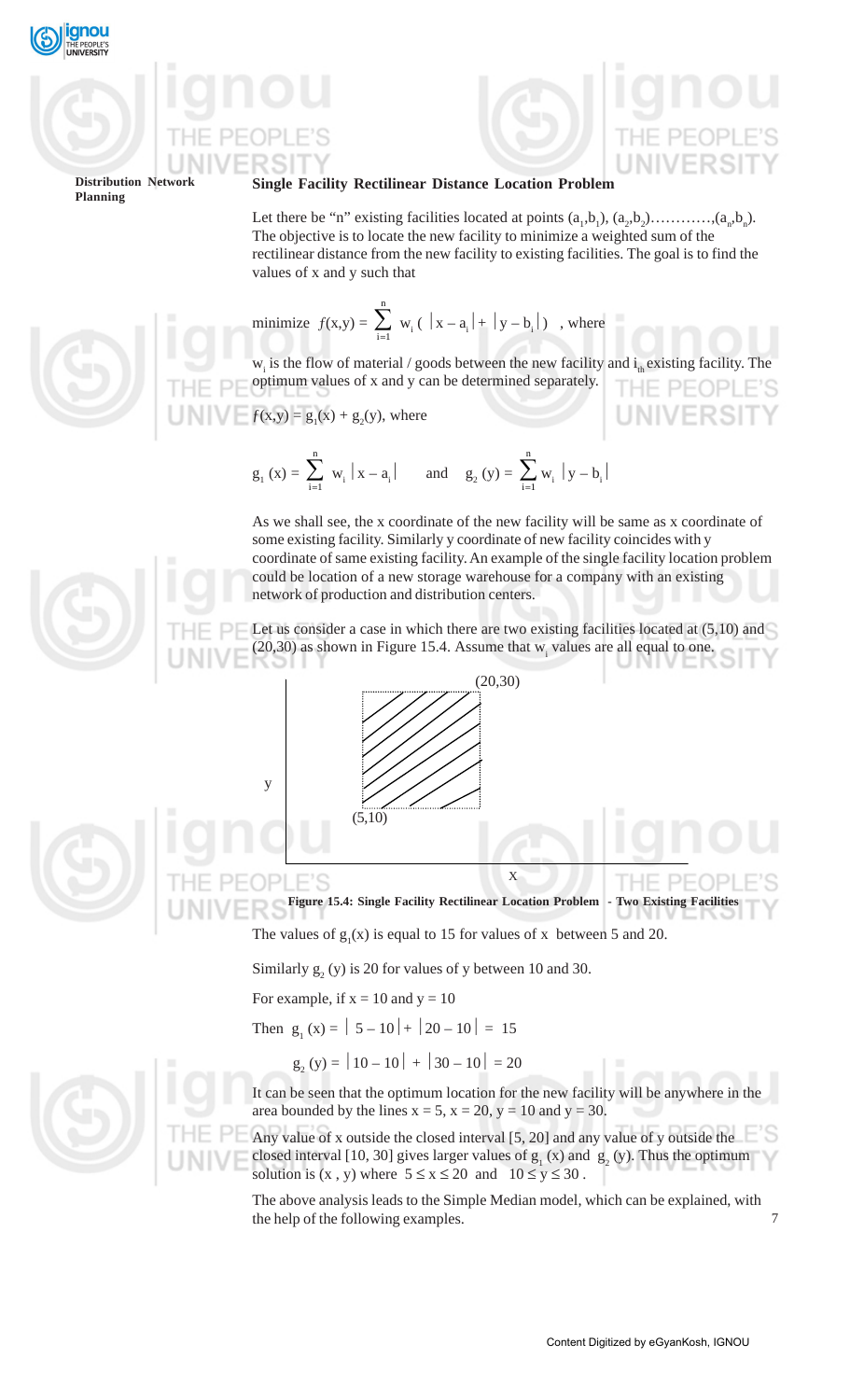



Suppose there are four existing facilities located at points  $(3, 3)$ ,  $(6, 9)$ ,  $(12, 8)$ and (12, 10) and the weights are all of value 1 ( $w_1 = w_2 = w_3 = w_4 = 1$ ). Rank the x coordinate in increasing order: 3, 6, 12, 12.

A *median* value is such that half of values lie above it and half lie below it. Any value of x between 6 to 12 is a median location and is optimum for this example problem. The optimum value of  $g_1(x)$  is 15.

Similarly ranking the y values 3, 8, 9, 10 gives the median value as any value between 8 and 9 and the minimum value of  $g_2$  (y) = 8. See Figure 15.5.



Let us take another example where there are four existing facilities located at (3,3), (6,9), (12,8) and (12,10). The weightages are:  $w_1 = 2$ ,  $w_2 = 4$ ,  $w_3 = 3$  and  $w_1 = 1$ .

The problem is equivalent to one where there are two facilities at location (3,3), four facilities at  $(6, 9)$ , three facilities at  $(12, 8)$  and one facility at  $(12, 10)$ , with weight equal to 1.

The ranked x value are 3, 3, 6, 6, 6, 6, 12, 12, 12, 12

The median location is  $x = 6$ .

The ranked y values are: 3, 3, 8, 8, 8, 9, 9, 9, 9,10.

The median location is any value of y in the interval [8,9].

The optimum value of the objective function is  $30 + 16 = 46$ .

A quicker method of finding the optimum location of the new facility is to compute the accumulated weight and determine the location (s) corresponding to half of the accumulated weight as shown below.

| Facility       | $\mathbf X$<br>coordinate |                | Weight Cummulative<br>Weight | Facility                                                                                                                                                        | X<br>coordinate | <b>Weight</b> | <b>Cummulative</b>              |
|----------------|---------------------------|----------------|------------------------------|-----------------------------------------------------------------------------------------------------------------------------------------------------------------|-----------------|---------------|---------------------------------|
|                |                           | $\overline{c}$ |                              |                                                                                                                                                                 |                 |               |                                 |
|                | 6                         | $\overline{4}$ | 6 Optimum                    | 3                                                                                                                                                               | 8               |               | optimum<br>$\mathcal{D}$        |
| 3              | 12                        | 3              | $X = 6$<br>Q                 | $\mathcal{D}_{\mathcal{L}}^{\mathcal{L}}(\mathcal{L})=\mathcal{L}_{\mathcal{L}}^{\mathcal{L}}(\mathcal{L})\mathcal{L}_{\mathcal{L}}^{\mathcal{L}}(\mathcal{L})$ | Q               | 4             | Y is<br>between<br>Q<br>8 and 9 |
| $\overline{4}$ | 12                        |                | 10                           | 4                                                                                                                                                               | 10              |               | 10                              |

(Half of total weight first exceeds at  $x = 6$  (Optimum y is between 8 and 9) Hence optimum  $x = 6$ )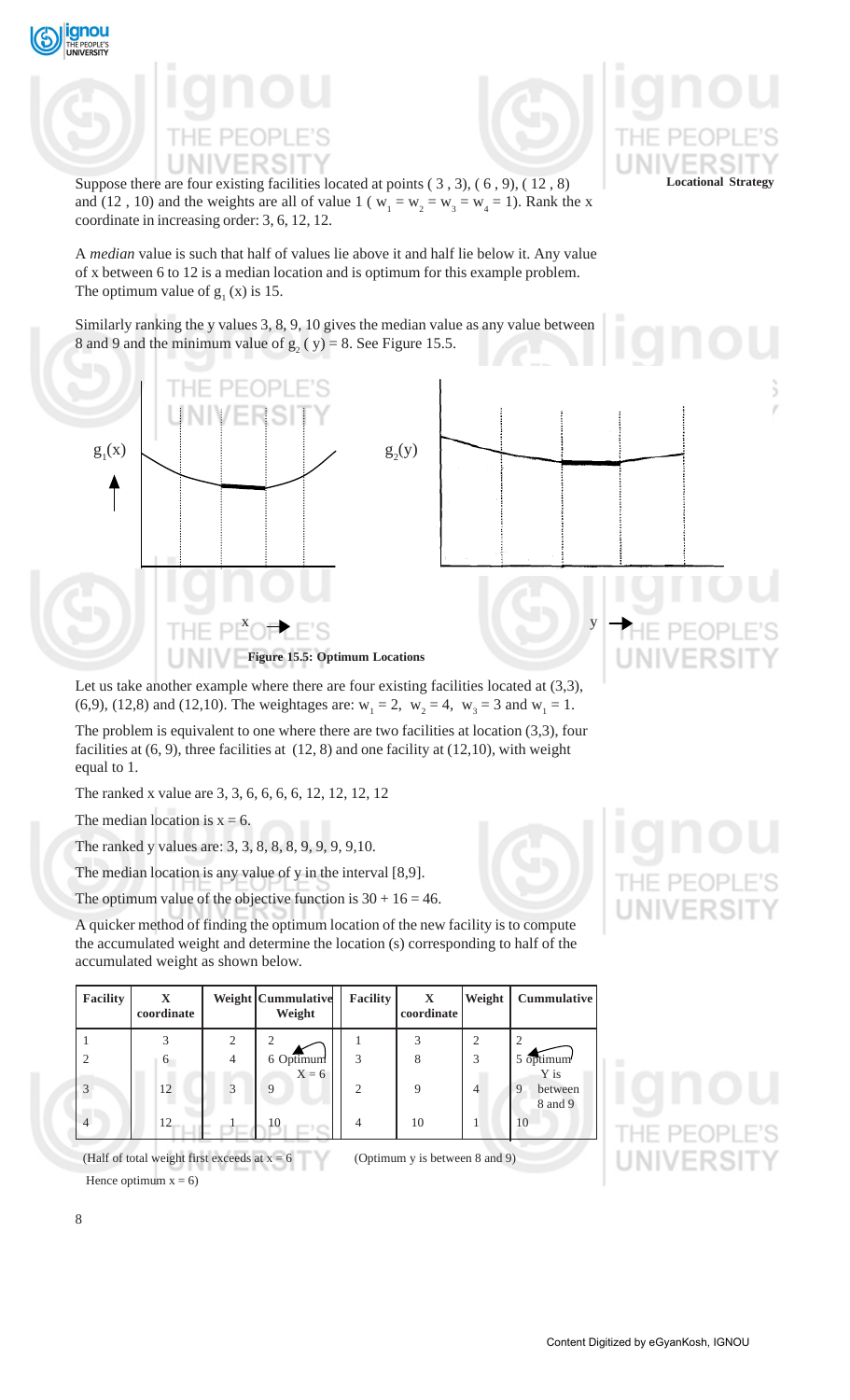



### **Distribution Network Planning**

### **Euclidean Distance Problems**

Although the rectilinear distance measure is applicable in many location problems, there are situations in which the appropriate measure is the Euclidean or Straight-line distance. Location of power generating facilities so as to minimize the total length of electric cable that must be laid out to connect the plant and customer is an example where the Euclidean distance measure is appropriate.

We shall discuss here the squared Euclidean Distance Problem (known as the Gravity Problem) and the Euclidean Distance Location Problem.

## **The Gravity Problem**

 $D1$  $DF($ The Gravity problem corresponds to the case where the distance measure is square of the Euclidean distance. This measure is appropriate for location of emergency facilities. The objective is to find the value of  $(x, y)$  to minimize

 $f(x, y) = \sum w_i [(x - a_i)^2 + (y - b_i)^2]$ 

The solution to this problem is straight forward and is often used as an approximation to the more common straight-line distance problem.

To find the optimum value of x and y, the partial derivatives of the objective function with respect to x and y are found and equated to zero.



We get 
$$
\frac{\partial f(x, y)}{\partial y} = 2 \sum_{i=1}^{n} w_i (y - b_i)
$$

Setting these partial derivatives equal to zero and solving for x and y, we get



Thus  $X^+$  and  $Y^+$  are the weighted averages of x and y coordinates and hence the name *Gravity problem.*

### **The Straight-Line Distance Problem**

The straight-line distance measure arises much more frequently than the Gravity problem. The objective is to find  $(x, y)$  to minimize

$$
f(x, y) = \sum_{i=1}^{n} w_i \sqrt{(x - a_i)^2 + (y - b_i)^2}
$$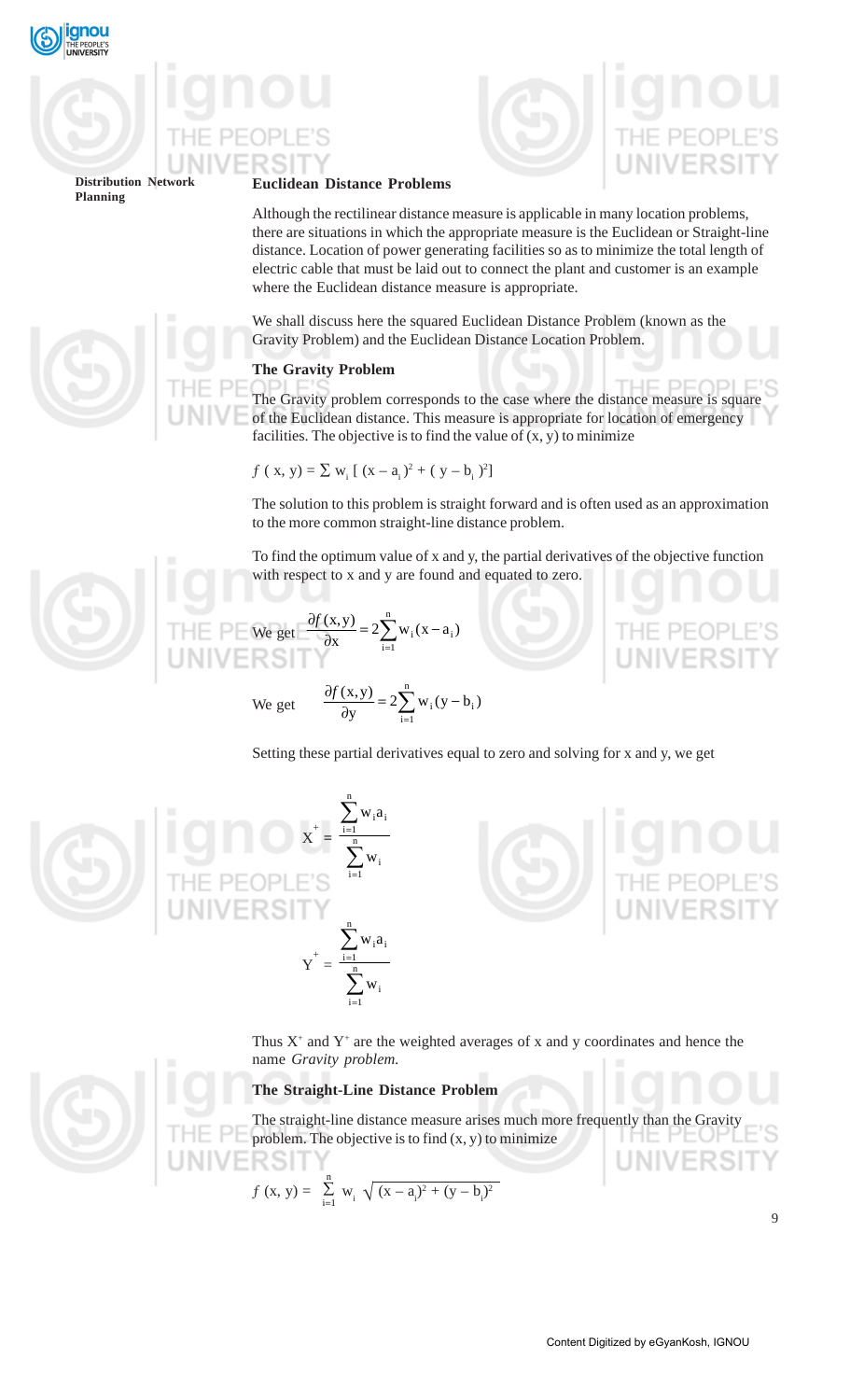



Unfortunately, it is not easy to find the optimum solution mathematically. The partial derivatives become undefined when the location of the new facility coincides with that of an existing facility. There are no known simple algebraic solutions; all existing methods require an iterative procedure. The Gravity solution is usually selected as the starting solution for this iterative process.

## **15.4.3 Multi-facility Location Problem**

The problem of locating multiple new facilities with respect to existing facilities is known as the Multi-facility Location Problem. For example, a countrywide consumer goods manufacturer might be considering where to locate four new regional warehouses. There is interaction among new facilities as well as between new and existing facilities. In some special situations, multi-facility location problem can be solved as a sequence of single facility location problems.

Linear programming can be used to solve the multi-facility rectilinear distance location problem. Assume that there are "n" existing facilities located at points  $(a_1, b_1), (a_2, b_2), \ldots, (a_n, b_n)$ . Suppose the new facilities are to be located at  $(x_1, y_1), (x_2, y_2), \dots, (x_m, y_m).$ 

The objective function to be minimized is written as minimize  $f_1(x) + f_2(y)$ 

| Where $f_1(x) = \sum_{k=1}^{\infty}  x_k - x_k  + \sum_{k=1}^{\infty}  x_k - x_k $ | $i \le j \le k \le m$ $j=1$ $i=1$                                                                                                   |  |  |
|------------------------------------------------------------------------------------|-------------------------------------------------------------------------------------------------------------------------------------|--|--|
| and                                                                                | $f_2(y) = \sum_{i \le j \le k \le m} \left  V_{jk} \right  y_j - y_k \left  + \sum_{j=1}^m \sum_{i=1}^n w_{ji} \right   y_j - b_i $ |  |  |

 $V_{ik}$  represents the interaction between new facilities j and k and w<sub>ii</sub> represents the interaction between new facility j and existing facility i. The optimum x and y values can be determined independently as in the case of single facility location problem.

Multi-facility gravity problems require the solution of a system of linear equations, so that gravity problems involving large number of facilities are easily solved. Multifacility Euclidean distance location problems are solved by using multi dimensional version of the iteration solution procedure described in the previous section.

## **Activity 2**

Fill in the blanks

- 1) An approach to location analysis that includes both qualitative and quantitative considerations is ……………………………………………
- 2) A major advantage of warehousing is that …………………………………………………………………..
- 3) The scoring model is both a ……………………………. and …………………………… model

## **15.4 RETAIL FACILITY LOCATION**

10 The major criterion used for retail facility location is the volume of demand and hence estimates of demand must be known for potential locations. Statistical techniques such as regression analysis can be used to predict demand. For locating facilities that are oriented toward sales, the principal factors are market related and the important data are demographic in nature. Other intangible factors, which affect retail location, are competition, zoning laws, traffic patterns and accessibility etc. Like in plant location, scoring models may be used to rank potential sites.



Content Digitized by eGyanKosh, IGNOU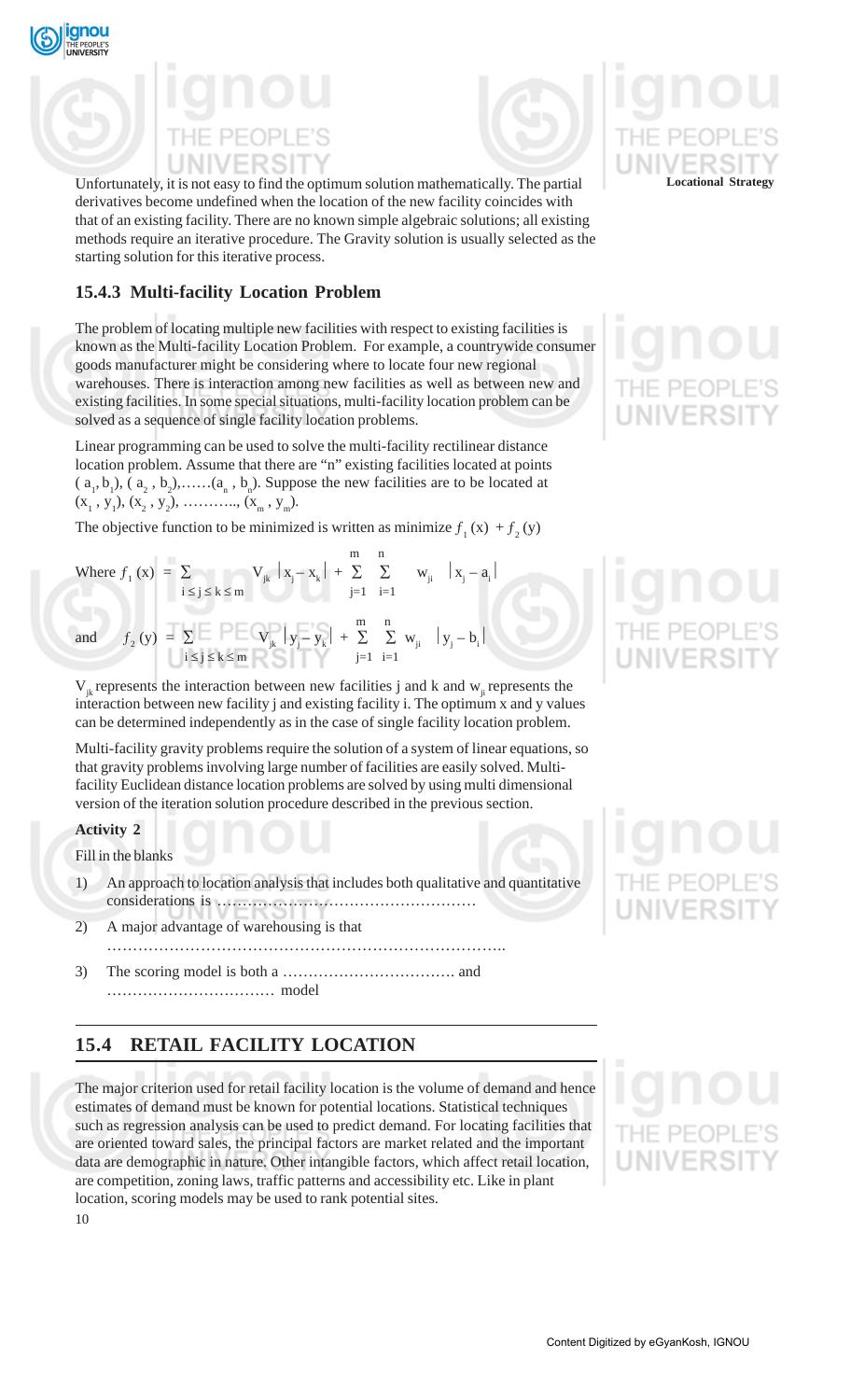



**Distribution Network Planning**

## **15.4 SUMMARY**

As we have seen, the location decision and distribution decision are interdependent. By considering only one of these, we get poor solutions. Both the problems should be treated comprehensively.

Comprehensive computerized logistics systems are available to assist management in achieving efficient solutions. Computerized systems help answering questions such as: how many warehouses are needed and where they should be located? How much of each product should be sent to each warehouse from each plant? How should customers be assigned to warehouse? What modes of transportation are most economical? For answering such questions, management needs large amounts of data regarding warehousing and inventory costs, transportation costs, production costs and so on.

## **15.5 SELF ASSESSMENT QUESTIONS**

- 1) "The most common method for evaluating non-economic factors in a facility location study is to use a scoring model" Why? Justify your answer.
- 2) Is it true that subjective criteria in plant location models focus on long-run cost effects? If yes, Why?

3) Given the information below, which alternative would you recommend?

| <b>Factor</b>              | Weight | <b>Location</b> |    |    |
|----------------------------|--------|-----------------|----|----|
|                            |        | A               | B  | C  |
| Raw Materials              | 0.40   | 50              | 70 | 60 |
| Market                     | 0.20   | 40              | 40 | 80 |
| <b>Transportation Cost</b> | 0.10   | 90              | 70 | 50 |
| Labor Cost                 | 0.20   | 40              | 40 | 30 |
| <b>Construction Cost</b>   | 0.10   | 10              | 60 | 30 |

4) Given the information below, which alternative has the lowest breakeven point?

| <b>Alternative</b> | <b>Fixed Cost</b> | Variable cost/unit | <b>Revenue/ Unit</b> |
|--------------------|-------------------|--------------------|----------------------|
| A                  | 30000             | 10                 | 40                   |
| R                  | 40000             |                    | 40                   |
|                    | 50000             | 20                 | 40                   |
|                    | 60000             | 30                 | 40                   |
| E                  | 70000             | 40                 | 40                   |

5) Given the following evaluation of subjective factors, find the total score for the location.